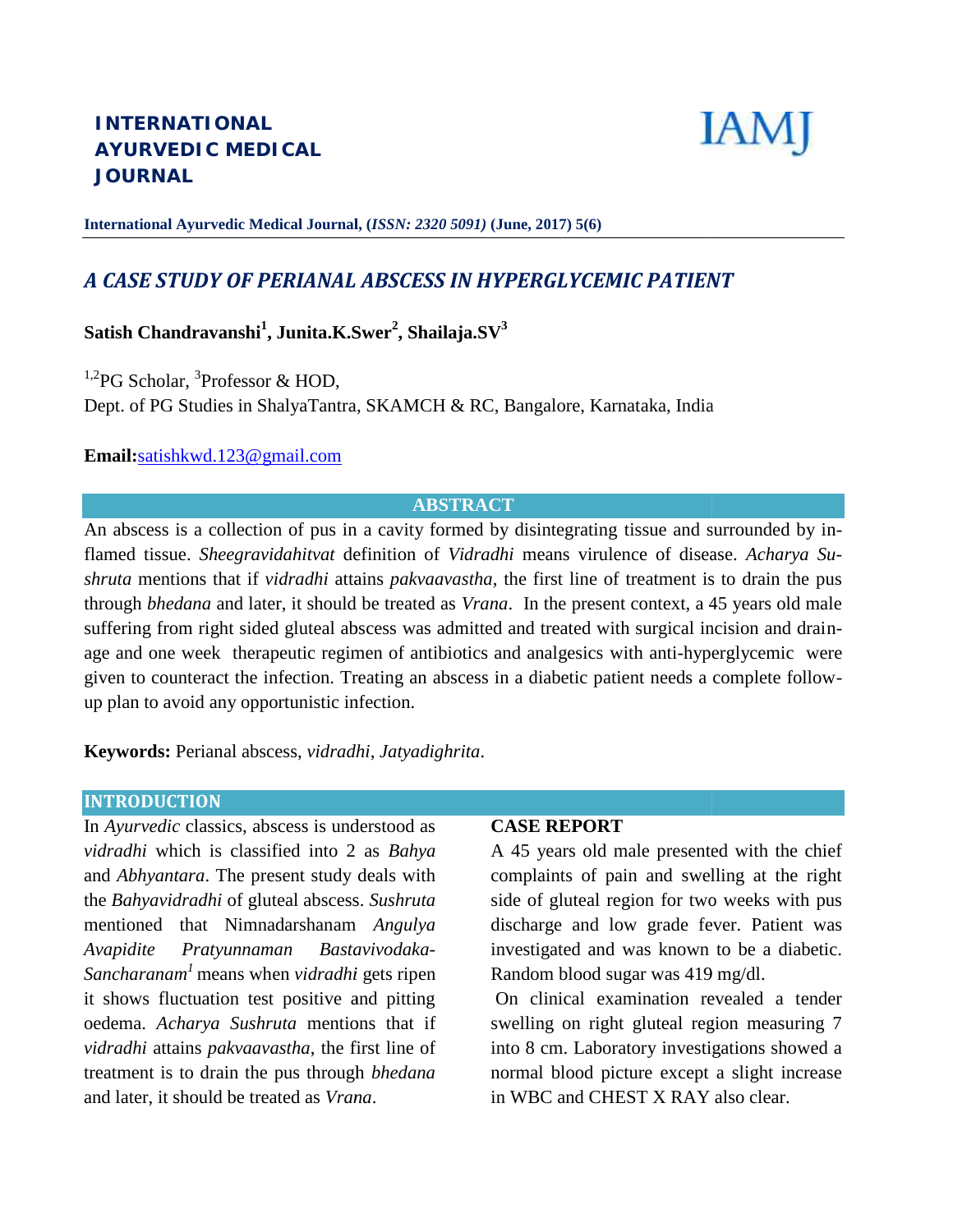### TREATMENT GIVEN:-

Surgical operation was considered for pus drainage from gluteal swelling. Sliding scale insulin regimens was started as per GRBS chart and patient was further initiated on anti hyperglycemic, antibiotics, analgesic and dressing with *jatyadighrita<sup>2</sup>* . The patient recovered well with complete healing of the wound within span of 6 weeks.

#### **DISCUSSION**

Probable Mechanism of action of *Jatyadighrita* and its practical use:-

The *shodana* and *ropana* contents in *Jatyadighrita* drugs found very efficacious as described in ancient classics. The action of *tiktarasa* is *raktaprasadaka* (blood purifier), *ushnaveerya* is *shothahara*, *ushna* and *teekshna* are *krimighna* in nature, action on *tridoshas* as calms as *Pitta*. *Shodana* drugs on topical application reduce pain, discharge and oedema of the surrounding tissue. Initially drugs acts as a debriding agent, removing slough and necrotic material from wound and subsequently promotes smooth and uncomplicated healing.

They reduce wound infection due to their bactericidal action on drug. The dressing soaked with *shodhana* drugs provides moist environment which enhances epithelialisation, prevent scales formation, beneficial in infected wounds with drug resistant bacteria. The content *Katuka* improves re-epithelialisation, neo vascularisation and migration of endothelial cells, dermal my fibroblasts and fibroblasts into the wound bed<sup>3</sup>. The *jatipatola* and *sikta* have *Vrana ropana* action<sup>4.</sup>

#### **CONCLUSION**

Patient presenting with perianal abscess with uncontrolled diabetic and patient presented with pus discharge in perianal region with necrotic tissue. After *bhedanakarma* pus is drained and necrotic tissue was excised, and later treated with *jatyadigrita* along with diabetic control. Pus discharge reduced with healthy granulation tissue and cavity completely healed. *Jatyadigrita* have *shodhana* and *ropana* properties and anti bactericidal action which helps in vascularisation and healing of the cavity.



**FIGURES:-**